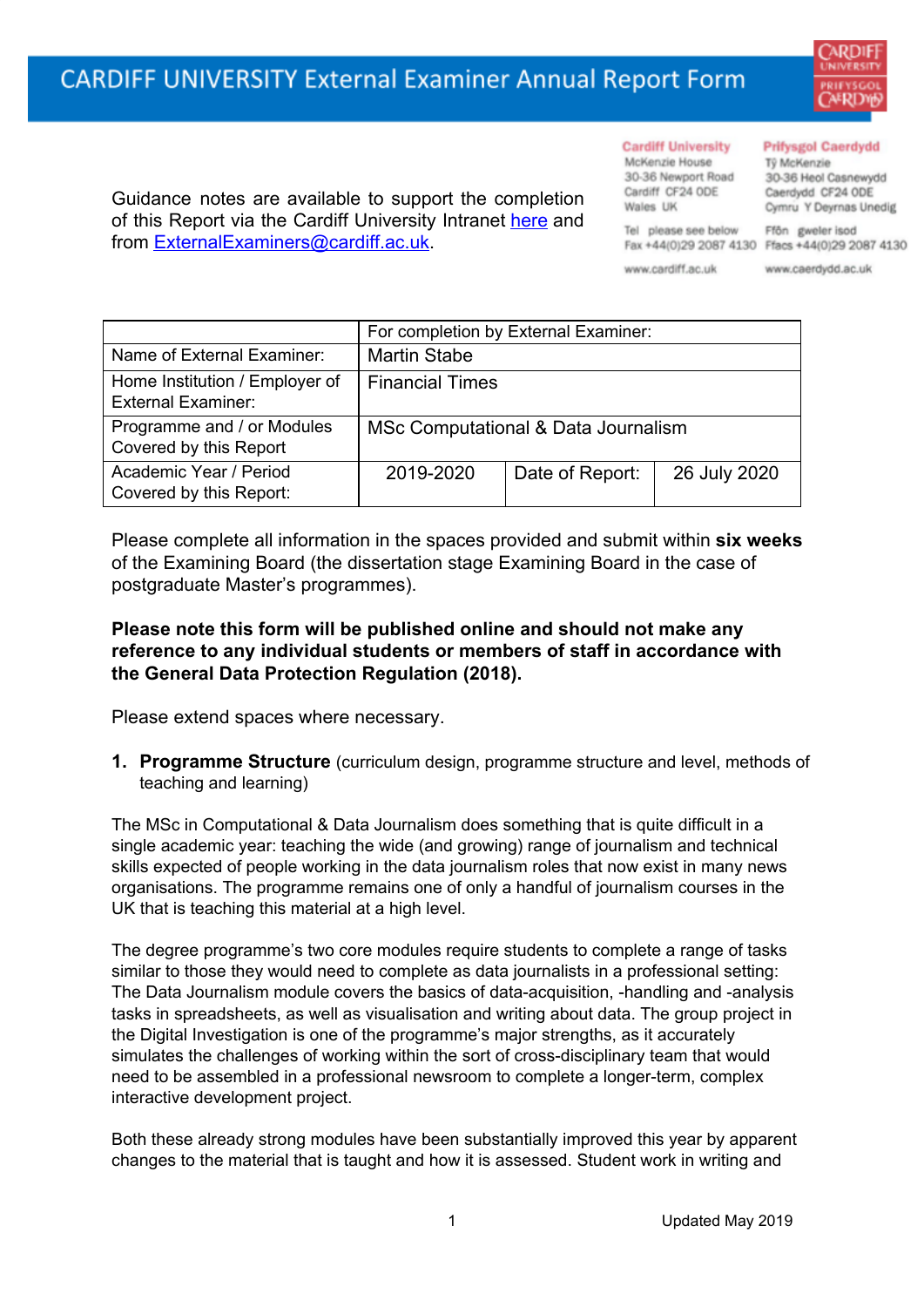visualisation appeared to be of a higher standard than in previous years, and the group appeared to incorporate a commitment to focusing on the essential "softer" skills of project management and team-building, the absence of which appeared to inhibit effective collaboration on group projects in previous years.

**2. Academic Standards** (comparability with other UK HEIs, achievement of students, any PSRB requirements)

Teaching the enormous, cross-disciplinary range of technical, analytical and presentation skills now used by data journalists in a single year is extremely challenging, but the course does this very effectively.

As in previous years, the strongest students produce work that indicates they could work very effectively within professional data journalism teams immediately.

This year, it was my impression that the more typical work was of a higher standard than in the past, particularly in the core skills of writing based on data analysis and production of data visualisations.

**3. The Assessment Process** (enabling achievement of aims and learning outcomes; stretch of assessment; comparability of standards between modules of the same level)

The assessment criteria appeared to be clearly set out the course materials and applied fairly.

I was pleased to see improved assessment criteria in some areas that I had considered problematic in the past, particularly with regard to writing, visualisation and collaborative working.

4. **Examination of Master's Dissertations (if applicable)** (sample of dissertations received, appropriateness of marking schemes, standard of internal marking, classification of awards)

N/A

### **5. Year-on-Year Comments**

[Previous External Examiner Reports are available from the Cardiff University Website [here.](https://www.cardiff.ac.uk/public-information/quality-and-standards/external-examiner-reports)]

In previous years, I expressed concern about the quality of the work students produced in three areas, as well as the degree to which this was addressed through feedback and the assessment criteria: (1) data visualisation (2) writing about data (3) awareness of legal issues in data journalism, and (4) failure of group projects due to unresolved interpersonal conflicts among the students.

There appeared to be a marked improvement in all these areas this year, with clearer assessment criteria and assignment structures that allowed for specific skills to be checked and errors corrected where necessary.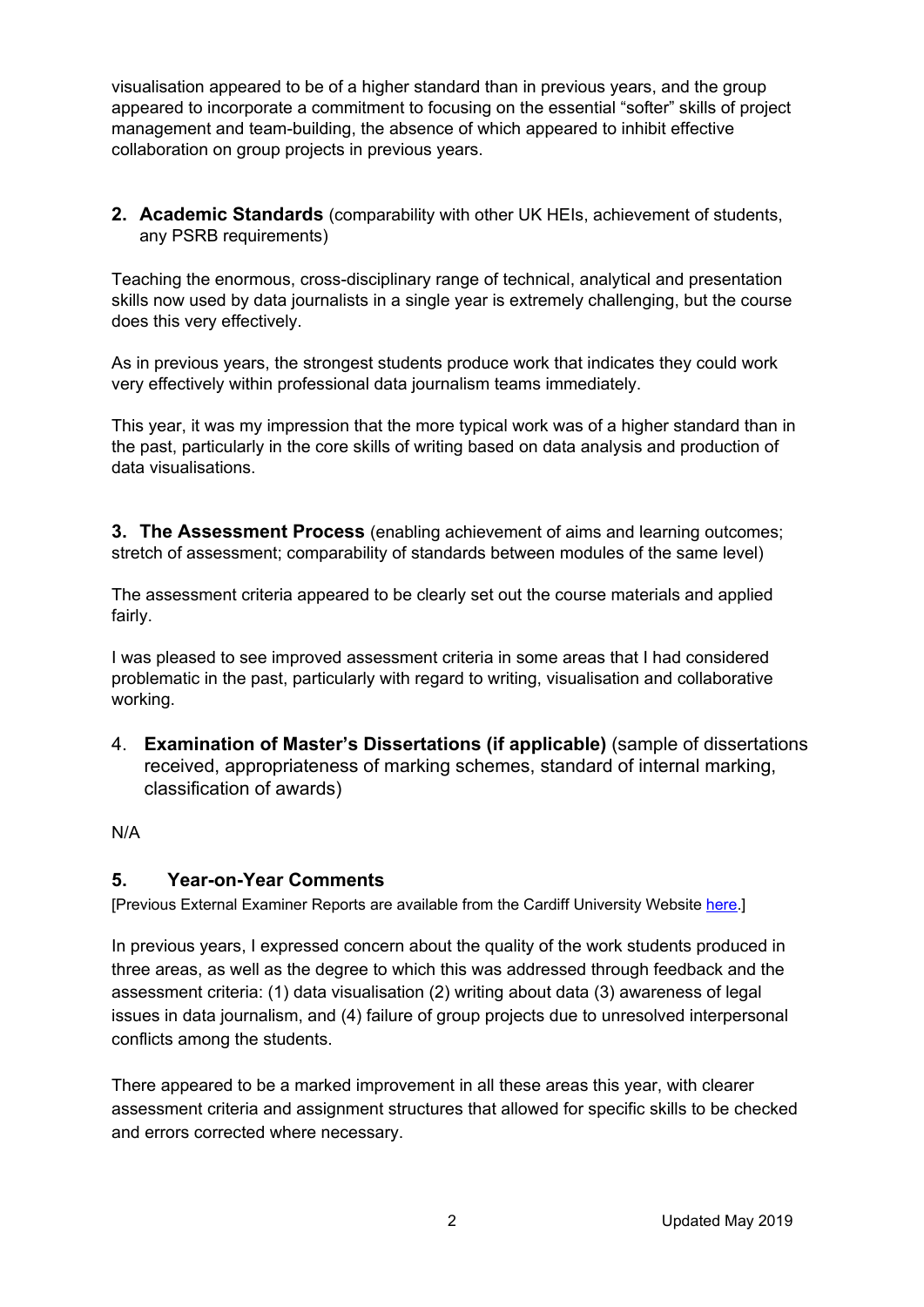Comments on student work regularly focused on **how to use data to write compelling stories**, as opposed to simply describing the data. There was a recurring stress on the importance of using data to identify the newsline rather than writing about the data itself. Several students' work was clearly marked down for not being factually or legally "safe", and the reasons were explained in the feedback.

Students' **production of graphics** appeared to be assessed more systematically, and basic data visualisation errors were routinely corrected in feedback. The use of various off-the shelf visualisation tools allowed students to focus on the substantive content of their graphics rather than only the technical aspects of their production.

The Data Journalism module structure was improved in that there is now a clear sequence of assignments of increasing complexity that reflected the range of tasks a working data journalist might be asked to complete: from data sourcing, handling and analysis through visualisation and writing. This allowed for more assessment of the various skills that they might be required to have, and for greater coaching of students' writing through feedback.

There was also great improvement over previous years in the "Digital Investigation" group project module. Over the first two years of my appointment, I had become increasingly alarmed about the reflective pieces produced by students for this module. These had been exclusively subjective and based on personal opinions and impressions. Students could obtain high marks without citing evidence or describing efforts to apply good practice in collaborative working, which is an essential soft skill for data journalists. It seemed to be acceptable to focus on interpersonal conflicts in the group and assign blame to other team members for discord.

This had already improved somewhat last year, but this year's work was markedly improved. Students had clearly been exposed to processes and tools for coordinating complex team-based work, and focused on how well or not they applied these in their work. They discussed the use of industry-standard project management tools like Trello and Git, and how these affected their ability to work collaboratively. They showed awareness of relevant concepts like "continuous deployment" and "Agile" and critically engaged with whether these were appropriate to adopt for their journalistic project. Students described researching processes used by professional teams undertaking similar work, and described the incorporation of user testing in their product-development timeline. I cannot recall examples of any of this in previous years.

Because data journalism work is almost always undertaken in cross-disciplinary teams, ability to coordinate work effectively in a team is a vital soft skill for data journalists. The improvements to the module have clearly made graduates of the course substantially more employable by giving them the ability to work effectively as part of a team.

**6. Preparation for the role of External Examiner (for new External Examiners only)** (appropriateness of briefing provided by the programme team and supporting information, visits to School, ability to meet with students, arrangements for accessing work to review)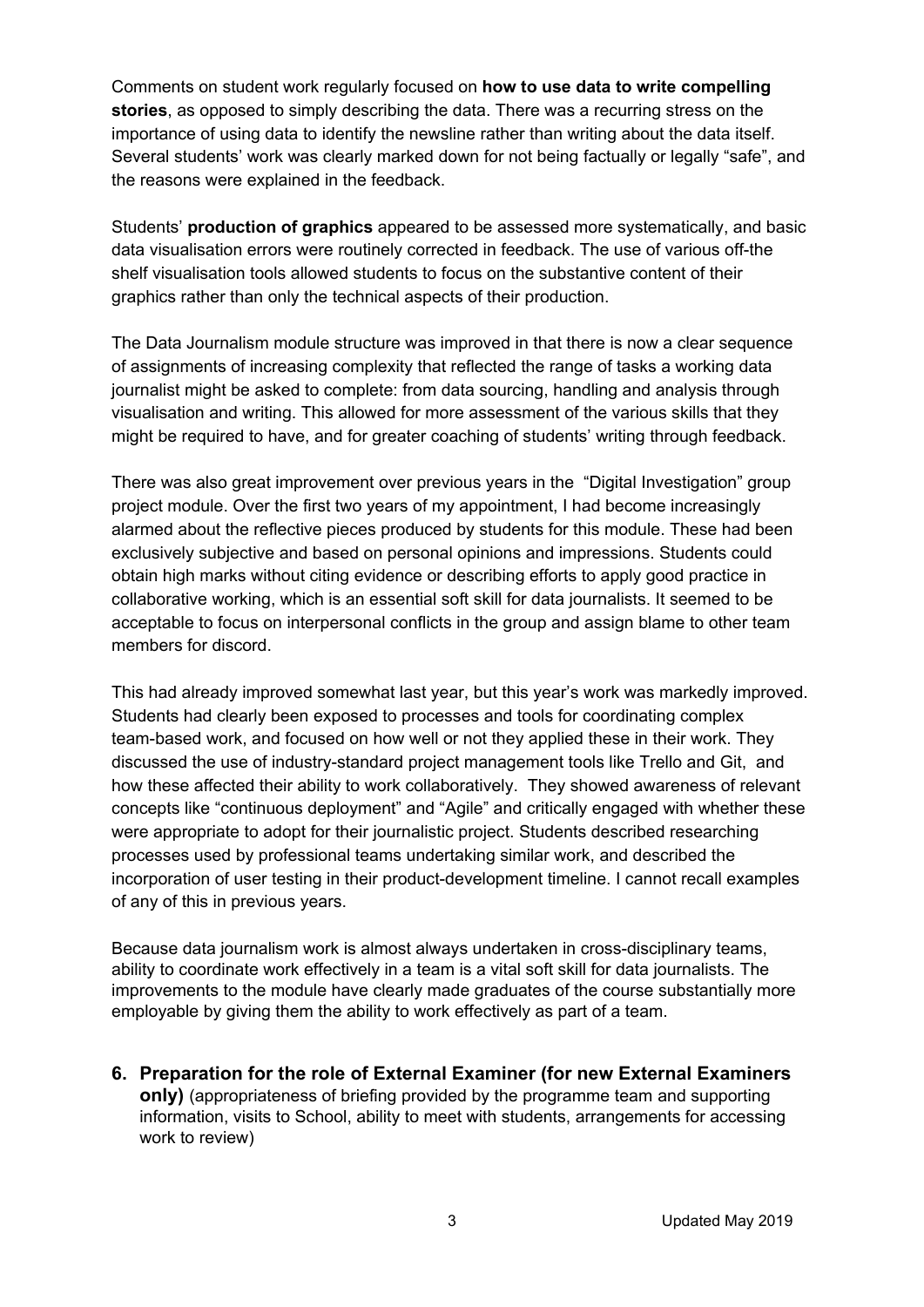I was given all the necessary materials in ample time to attend the exam board, which was conducted online because of Covid-19 restrictions.

I was not able to see all of the output of one of the Digital Investigation group projects because there was no public-facing working version of the final project and I did not have access to all of the relevant Github repository.

**7. Noteworthy Practice and Enhancement** (good and innovative practice in learning, teaching and assessment; opportunities for enhancement of learning opportunities)

As I mentioned in previous years' reports, graduates of the MSc in Computational and Data Journalism are extremely employable as entry-level generalists within newsroom data teams and equivalents in other industries.

One area where data teams' demand for skills still exceeds supply of well-trained journalists is in the area of statistical analysis and data science. It's not clear that journalism graduates — even from this outstanding course — are the best-equipped potential recruits in this regard. The strongest candidates tend to come from other academic disciplines which place greater emphasis on the theory and practice of statistics and quantitative research methods.

Another area for growth is product development — thinking about journalistic outputs as ongoing products rather than one-off stories or "content" for such products. Many journalists find this quite difficult, but it is an increasingly important frame of reference to instill. Some "Digital Investigation" project and students' dissertation projects are already examples of this.

**8. Appointment Overview (for retiring External Examiners only)** (significant changes in standards, programme/discipline developments, implementation of recommendations, further areas of work)

As noted above, I have been impressed by the degree to which recommendations have been implemented and standards have been improved over the course of my appointment.

I would encourage the programme leaders to continue their efforts to incorporate more training in formal statistical methods and digital product development into the programme, insofar as this is possible given the limited time available in a single academic year. These remain consistent areas of weakness among entry-level journalists coming from most traditional journalism training programmes that this course is in a unique position to help address because it already attracts students predisposed to applying numeracy and interactive digital formats to journalism.

# **9. Annual Report Checklist**

Please include appropriate comments within Sections 1-7 above for any answer of 'No'.

|                                     |                                                                                                                    | <b>Yes</b><br>(Y) | <b>No</b><br>(N) | N/A<br>(N/A) |
|-------------------------------------|--------------------------------------------------------------------------------------------------------------------|-------------------|------------------|--------------|
| <b>Programme/Course information</b> |                                                                                                                    |                   |                  |              |
| 9.1                                 | Did you receive sufficient information about the Programme and<br>its contents, learning outcomes and assessments? | V                 |                  |              |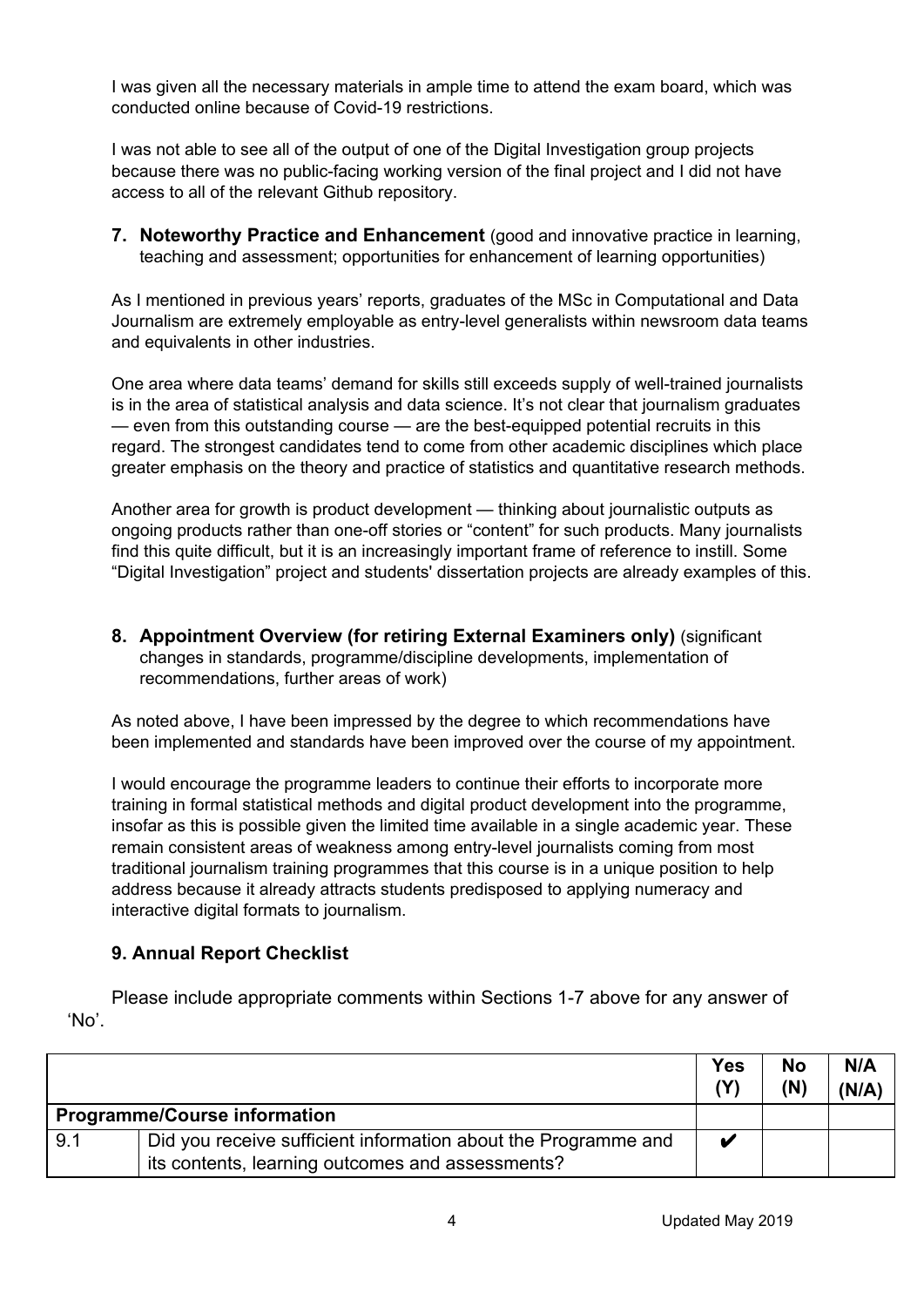| 9.2  | Were you asked to comment on any changes to the assessment                                                                                                                                                                                                                                                                                                         |                    | V |  |
|------|--------------------------------------------------------------------------------------------------------------------------------------------------------------------------------------------------------------------------------------------------------------------------------------------------------------------------------------------------------------------|--------------------|---|--|
|      | of the Programme?<br><b>Commenting on draft examination question papers</b>                                                                                                                                                                                                                                                                                        |                    |   |  |
| 9.3  | Were you asked to approve all examination papers contributing                                                                                                                                                                                                                                                                                                      |                    | V |  |
|      | to the final award?                                                                                                                                                                                                                                                                                                                                                |                    |   |  |
| 9.4  | Were the nature, spread and level of the questions appropriate?                                                                                                                                                                                                                                                                                                    |                    |   |  |
| 9.5  | Were suitable arrangements made to consider your comments?                                                                                                                                                                                                                                                                                                         |                    |   |  |
|      | <b>Examination scripts</b>                                                                                                                                                                                                                                                                                                                                         |                    |   |  |
| 9.6  | Did you receive a sufficient number of scripts to be able to assess<br>whether the internal marking and classifications were appropriate<br>and consistent?                                                                                                                                                                                                        | $\boldsymbol{\nu}$ |   |  |
| 9.7  | Was the general standard and consistency of marking<br>appropriate?                                                                                                                                                                                                                                                                                                | V                  |   |  |
| 9.8  | Were the scripts marked in such a way as to enable you to see<br>the reasons for the award of given marks?                                                                                                                                                                                                                                                         | V                  |   |  |
| 9.9  | Were you satisfied with the standard and consistency of marking<br>applied by the internal examiners?                                                                                                                                                                                                                                                              | V                  |   |  |
| 9.10 | In your judgement, did you have the opportunity to examine a<br>sufficient cross-section of candidates' work contributing to the final<br>assessment?                                                                                                                                                                                                              | V                  |   |  |
|      | <b>Coursework and practical assessments</b>                                                                                                                                                                                                                                                                                                                        |                    |   |  |
| 9.11 | Was the choice of subjects for coursework and / or practical<br>assessments appropriate?                                                                                                                                                                                                                                                                           | V                  |   |  |
| 9.12 | Were you afforded access to an appropriate sample of<br>coursework and / or practical assessments?                                                                                                                                                                                                                                                                 | V                  |   |  |
| 9.13 | Was the method and general standard of assessment<br>appropriate?                                                                                                                                                                                                                                                                                                  | V                  |   |  |
| 9.14 | Is sufficient feedback provided to students on their assessed<br>work?                                                                                                                                                                                                                                                                                             | V                  |   |  |
|      | <b>Clinical examinations (if applicable)</b>                                                                                                                                                                                                                                                                                                                       |                    |   |  |
| 9.15 | Were satisfactory arrangements made for the conduct of clinical<br>assessments?                                                                                                                                                                                                                                                                                    |                    |   |  |
|      | <b>Sampling of work</b>                                                                                                                                                                                                                                                                                                                                            |                    |   |  |
| 9.16 | Were you afforded sufficient time to consider samples of<br>assessed work?                                                                                                                                                                                                                                                                                         | V                  |   |  |
|      | <b>Examining board meeting</b>                                                                                                                                                                                                                                                                                                                                     |                    |   |  |
| 9.17 | Were you able to attend the Examining Board meeting?                                                                                                                                                                                                                                                                                                               | V                  |   |  |
| 9.18 | Was the Examining Board conducted properly, in accordance with<br>established procedures and to your satisfaction?                                                                                                                                                                                                                                                 | V                  |   |  |
| 9.19 | Cardiff University recognises the productive contribution of<br>External Examiners to the assessment process and, in particular,<br>to the work of the Examining Board. Have you had adequate<br>opportunities to discuss the Programme and any outstanding<br>concerns with the Examining Board or its officers?<br>Joint examining board meeting (if applicable) | V                  |   |  |
|      |                                                                                                                                                                                                                                                                                                                                                                    |                    |   |  |